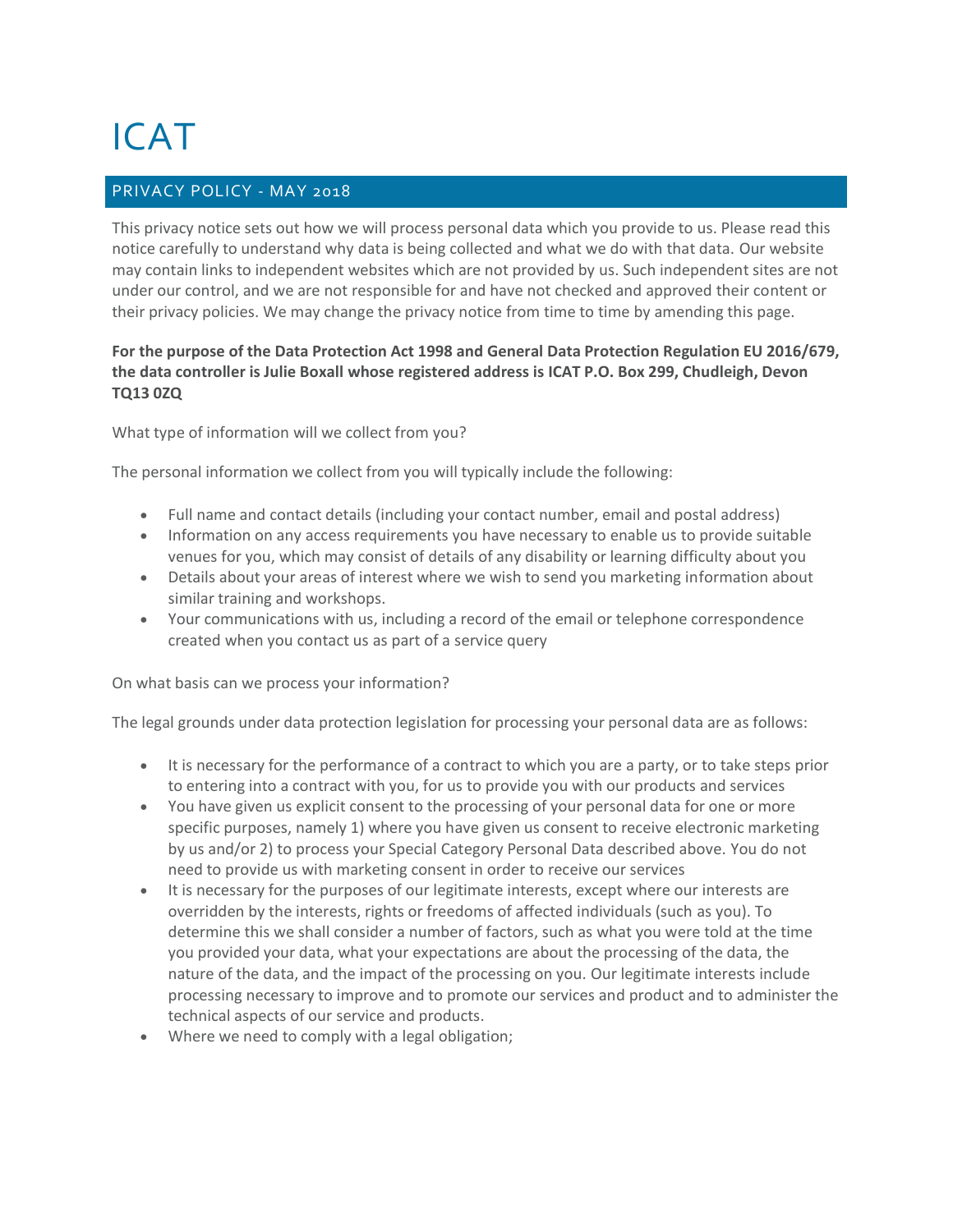What are we going to do with your information?

We will hold and use personal information about you in the following ways:

- To fulfil our obligations to you when providing you with our tuition.
- To share your information with others where necessary to fulfil our services for you or where we register you with an external accreditation body for the purposes of their certification.
- To comply with our statutory and regulatory obligations, including verifying your identity.
- Communicate with you during the course of providing our services, for example with your enquiries and requests
- Statistical purposes so we can analyse figures to help us manage our business and plan strategically for the future
- To provide you with information about goods or services we feel may interest you, where you have provided permission for us to do so or, if you are an existing customer only, where we choose to contact you by electronic means (including e-mail or SMS) with information about our own goods and services similar to those which you have already obtained from us or negotiated to obtain from us. For those marketing messages you can unsubscribe at any time
- To notify you about changes to our service

#### How long we keep your data for

We will retain your personal data for different periods depending on the service you have chosen to use us for, which may be a longer period than that for which we need to hold your data to provide those services, i.e. where we are under regulatory or statutory duties to hold your data for a longer period or need to retain it in the event of a legal claim or complaint.

Who your information will be shared with

We will pass your details to the following organisations who carry out certain activities on our behalf as part of us providing our services: ACAT and OCN London.

We will also disclose your personal information to third parties:

- If our company or substantially all of our assets are acquired by a third party, in which case personal data held by us about our customers will be one of the transferred assets.
- If we are under a duty to disclose or share your personal data in order to comply with any legal or regulatory obligation, or to protect the rights, property, or safety of our company, our customers, or others.

We will not share your information with third parties for marketing purposes without first obtaining your prior consent.

#### Security of your data

Your data will be held on a secure computer and in paper format in a locked filing cabinet. We will take all reasonable precautions to keep your personal information secure. Access to your information is restricted to prevent unauthorized access, modification or misuse and is only permitted among the ICAT and ACAT committee and staff.